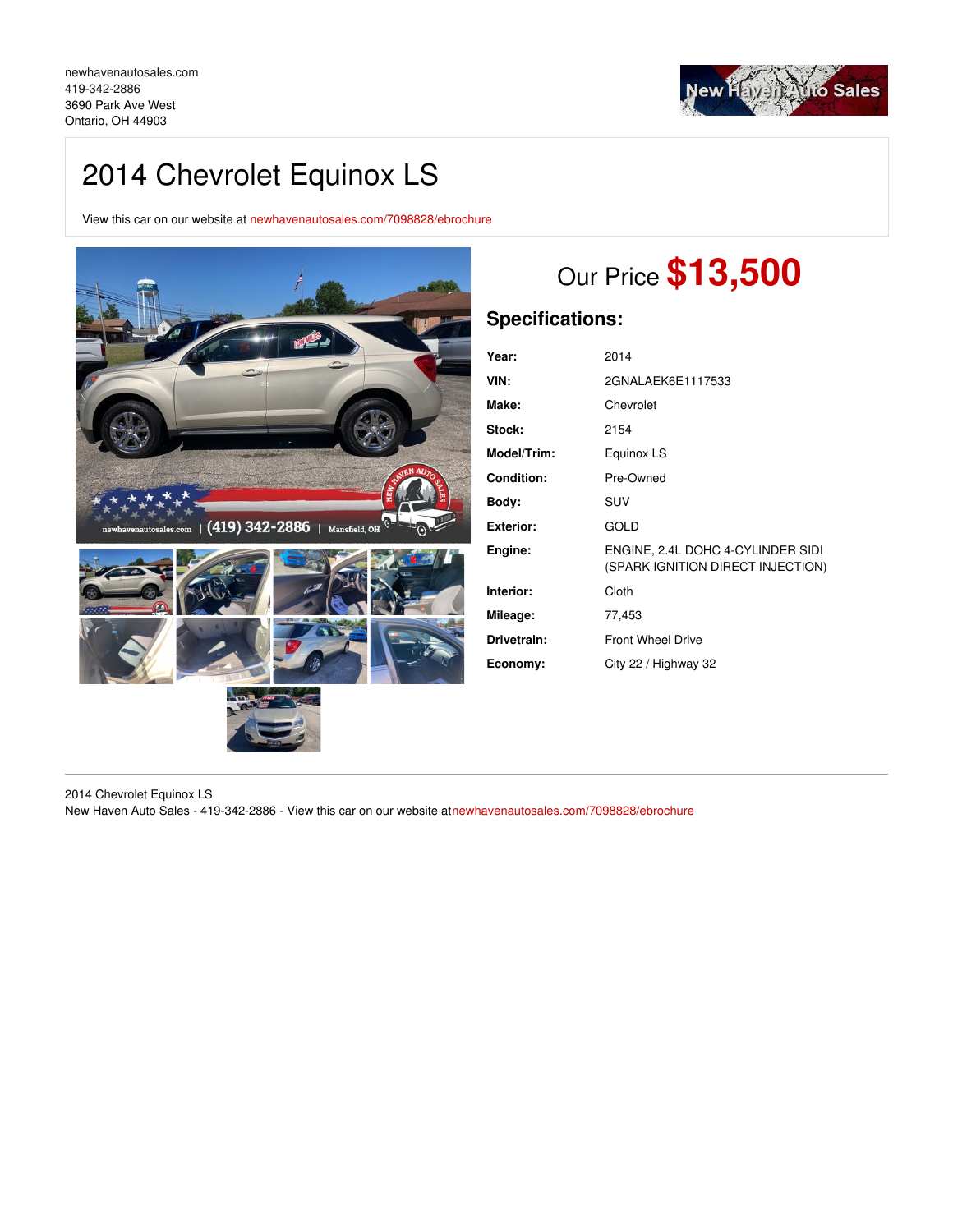

#### 2014 Chevrolet Equinox LS

New Haven Auto Sales - 419-342-2886 - View this car on our website a[tnewhavenautosales.com/7098828/ebrochure](https://newhavenautosales.com/vehicle/7098828/2014-chevrolet-equinox-ls-ontario-oh-44903/7098828/ebrochure)

## **Installed Options**

### **Interior**

- Seats, Deluxe front bucket LS Interior, Base Cloth
- Seat adjuster front driver power lumbar and power height adjuster
- Seat, rear, 2-way fore/aft adjustment with 60/40 split seatback and 3-way recline
- Console, front center with armrest and concealed storage
- Armrest, rear center with dual cup holders
- Floor mats, carpeted front (Standard on orders entered or re-edited as of 11-20-13. Optional on orders entered or re-edited before 11-20-13. May be deleted for credit by adding (R6Q) floor mats not desired on Fleet or Government orders only.)
- Floor mats, carpeted rear (Standard on orders entered or re-edited as of 11-20-13. Optional on orders entered or re-edited before 11-20-13. May be deleted for credit by adding (R6Q) floor mats not desired on Fleet or Government orders only.)
- Steering wheel, comfort grip vinyl with mounted cruise and audio controls
- Steering wheel controls, mounted audio controls- Steering column, tilt and telescopic
- Instrumentation includes speedometer, single trip odometer, fuel level, engine temperature and tachometer
- Driver Information Center monitors 26 various systems including, Vehicle Information Menu (oil life, tire pressure, standard/metric units), Trip Information Menu (trip 1, trip 2, fuel range, average fuel economy, instant fuel economy, average vehicle speed) and compass display Compass display included in Driver Information Center (DIC) (Not available with (UE0)
- OnStar delete.)
- Windows, power with Express-Down on all 4 doors
- Door locks, power programmable with power lockout protection
- Remote Keyless Entry with 2 transmitters, panic button, content theft alarm activation verification and illuminated entry
- Cruise control, electronic with set and resume speed
- Theft-deterrent system, anti-theft alarm and engine immobilizer.
- Air conditioning, manual climate control- Defogger, rear-window electric
- Cupholders, 2 front in center console and 2 rear in center armrest with 1 bottle holder in each door
- Power outlets, 4 auxiliary with covers, 12-volt includes 1 front of console, 1 in console, 1 in back of console and 1 in cargo area.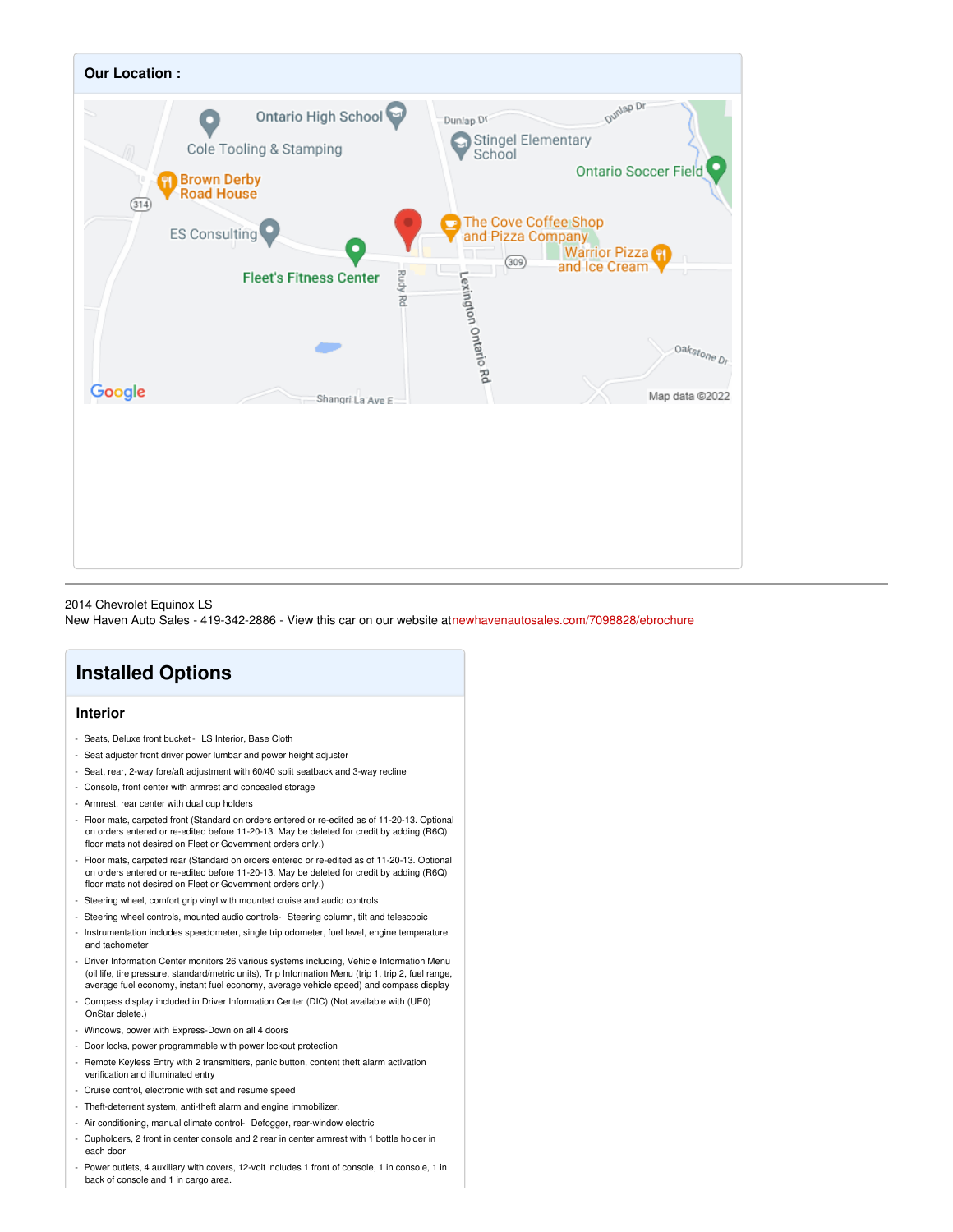- Mirror, inside rearview manual day/night
- Visors, driver and front passenger illuminated vanity mirrors
- Assist handles, front passenger and rear outboards
- Map pocket, front seatback, driver and front passenger
- Lighting, interior with theatre dimming, center-mounted dome, rear cargo area, dual front map lights, ambient lighting on center stack surround, and center console cupholders

#### **Exterior**

- Wheels, 17" (43.2 cm) aluminum
- Tires, P225/65R17 all-season, blackwall (Included and only available with (RSB) 17" (43.2 cm) aluminum wheels.)
- LS Exterior Appearance includes body-color bumpers with Charcoal lowers, body-color door handles, 17" aluminum wheels and Black mirrors
- Tire, compact spare with steel wheel
- Bumpers, front and rear body-color with Charcoal lowers
- Moldings, Charcoal lower rocker- Grille, Charcoal with chrome surround
- Headlamps, halogen composite with automatic exterior lamp control Glass, tinted
- Mirrors, outside power-adjustable, Black, manual-folding and integral spotter mirror
- Wipers, front variable-speed, intermittent with washer.
- Wiper, rear variable-speed, intermittent with washer- Liftgate, rear manual with fixed glass
- Door handles, body-color

### **Safety**

- Seats, Deluxe front bucket LS Interior, Base Cloth
- Seat adjuster front driver power lumbar and power height adjuster
- Seat, rear, 2-way fore/aft adjustment with 60/40 split seatback and 3-way recline
- Console, front center with armrest and concealed storage
- Armrest, rear center with dual cup holders
- Floor mats, carpeted front (Standard on orders entered or re-edited as of 11-20-13. Optional on orders entered or re-edited before 11-20-13. May be deleted for credit by adding (R6Q) floor mats not desired on Fleet or Government orders only.)
- Floor mats, carpeted rear (Standard on orders entered or re-edited as of 11-20-13. Optional on orders entered or re-edited before 11-20-13. May be deleted for credit by adding (R6Q) floor mats not desired on Fleet or Government orders only.)
- Steering wheel, comfort grip vinyl with mounted cruise and audio controls
- Steering wheel controls, mounted audio controls- Steering column, tilt and telescopic
- Instrumentation includes speedometer, single trip odometer, fuel level, engine temperature and tachometer
- Driver Information Center monitors 26 various systems including, Vehicle Information Menu (oil life, tire pressure, standard/metric units), Trip Information Menu (trip 1, trip 2, fuel range, average fuel economy, instant fuel economy, average vehicle speed) and compass display
- Compass display included in Driver Information Center (DIC) (Not available with (UE0) OnStar delete.)
- Windows, power with Express-Down on all 4 doors
- Door locks, power programmable with power lockout protection
- Remote Keyless Entry with 2 transmitters, panic button, content theft alarm activation verification and illuminated entry
- Cruise control, electronic with set and resume speed
- Theft-deterrent system, anti-theft alarm and engine immobilizer.
- Air conditioning, manual climate control- Defogger, rear-window electric
- Cupholders, 2 front in center console and 2 rear in center armrest with 1 bottle holder in each door
- Power outlets, 4 auxiliary with covers, 12-volt includes 1 front of console, 1 in console, 1 in back of console and 1 in cargo area.
- Mirror, inside rearview manual day/night
- Visors, driver and front passenger illuminated vanity mirrors
- Assist handles, front passenger and rear outboards
- Map pocket, front seatback, driver and front passenger
- Lighting, interior with theatre dimming, center-mounted dome, rear cargo area, dual front map lights, ambient lighting on center stack surround, and center console cupholders

#### **Mechanical**

- Engine, 2.4L DOHC 4-cylinder SIDI (Spark Ignition Direct Injection) with VVT (Variable Valve Timing)(182 hp [135.7 kW] @ 6700 rpm, 172 lb-ft [232.2 N-m] @ 4900 rpm)
- Transmission, 6-speed automatic with overdrive
- Axle, 3.23 final drive ratio (Requires 1LF26 model and (LEA) 2.4L DOHC 4-cylinder SIDI engine.)
- GVWR, 4960 lbs. (2250 kg) (Requires front-wheel drive vehicles and (LEA) 2.4L DOHC 4 cylinder SIDI engine.)
- Alternator, 120 amps- Battery, maintenance free with rundown protection, 525 CCA
- Drivetrain, front-wheel drive
- Suspension, front independent MacPherson strut with stabilizer bar, optimally-tuned shocks and hydraulic-ride bushings in front control arm
- Suspension, rear independent multi-link with hydraulic rear trailing arm links and stabilizer